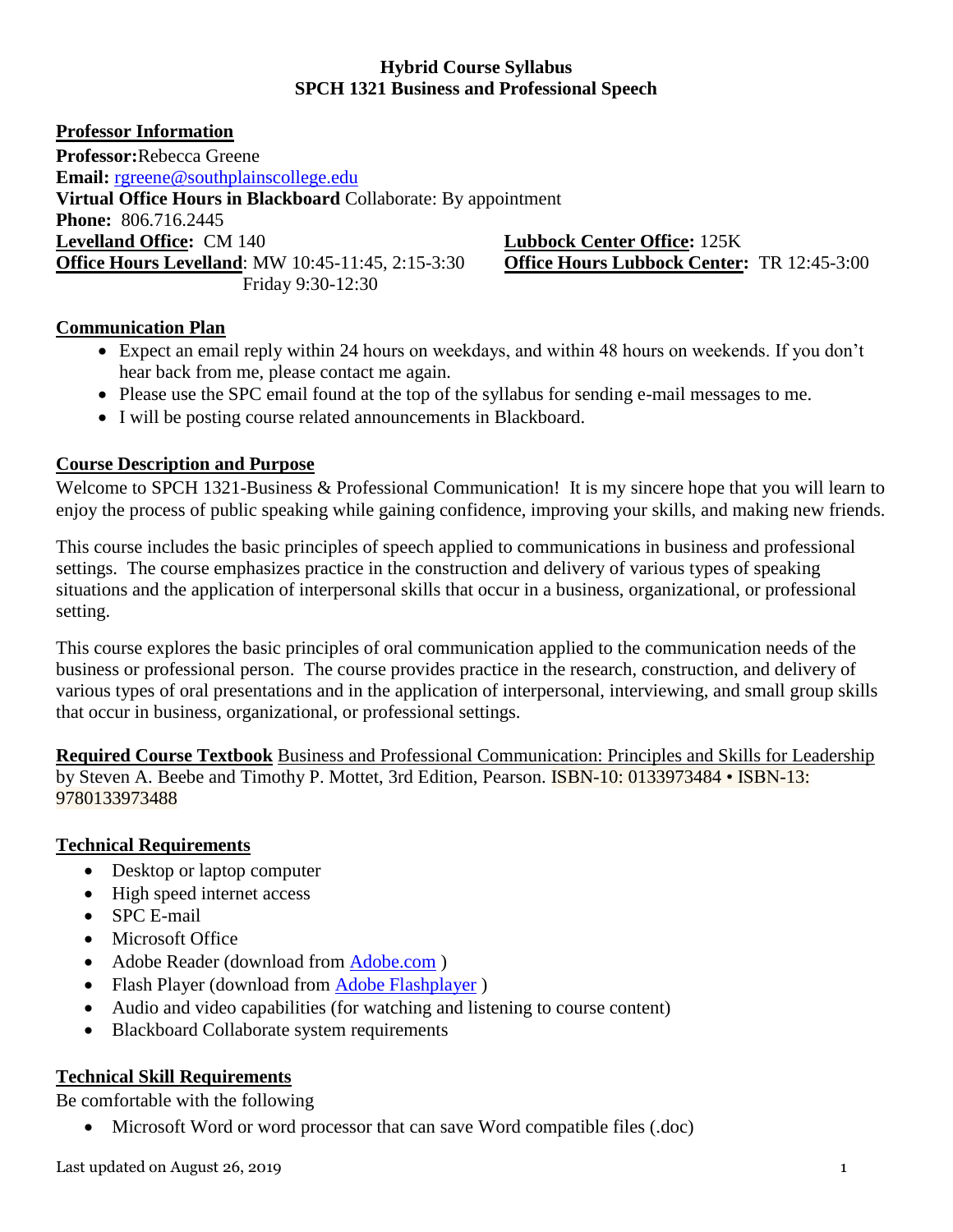- Using email for communication, attaching documents
- Internet search engines and browsers
- Recording and uploading video files. Not having a way to record speeches or vlogs will not be tolerated as an excuse for failure to submit assignments.
- The ability to download video files, or to stream files.

# **Core Objectives satisfied**

- Communication Skills to include effective development, interpretation and expression of ideas through written, oral and visual communication
- Critical Thinking to include creative thinking, innovation, inquiry, and analysis, evaluation and synthesis of information
- Team Work to include the ability to consider different points of view and to work effectively with others to support a shared purpose or goal
- Social Responsibility to include intercultural competence, knowledge of civic responsibility, and the ability to engage effectively in regional, national, and global communities
- Personal Responsibility to include the ability to connect choices, actions and consequences to ethical decision-making

## **Course Outcomes**

Upon completion of this course, the student should be able to demonstrate proficiency in the following areas:

- 1. **Communication Process:** Understand and apply the communication process.
- 2. **Communication Systems and Cultures:** Develop an awareness and understanding of communication systems and cultures.
- 3. **Verbal Communication:** Identify, prepare, and deliver clear messages and presentations.
- 4. **Nonverbal Communication:** Understand, define, utilize, and interpret different categories of nonverbal communication.
- 5. **Listening:** Understand the causes of poor listening, and realize the organizational and personal benefits of active listening.
- 6. **Interviewing:** Identify different types of interviews, evaluate effective interview skills, prepare job interview documents, and conduct an effective information gathering interview.
- 7. **Small Groups:** Identify the characteristics of small groups, identify the steps used for problem solving, and understand leadership tasks as well as functional and dysfunctional team behaviors.
- 8. **Public Speaking:** Successfully prepare and deliver multiple credible, confident presentations. Evaluate the speaking skill and content of other speakers.

# **Course Requirements**

- 1. To read the information assigned; you will be tested on this material, in addition to class lecture/discussion materials on scheduled exams.
- 2. To take thorough notes and study all lecture material, informational handouts, and assigned readings.
- 3. To actively participate in class discussions and group activities.
- 4. To show maturity and professionalism in preparation of assignments and in classroom behavior.
- 5. To show courteousness to fellow classmates/speakers.
- 6. To initiate consultations with the instructor whenever assistance is needed regarding class assignments.
- 7. To appropriately cite information obtained from other sources, both in written and verbal formats. Please refer to the academic honesty section below for further details.
- 8. To initiate withdrawal from the course if absences become excessive.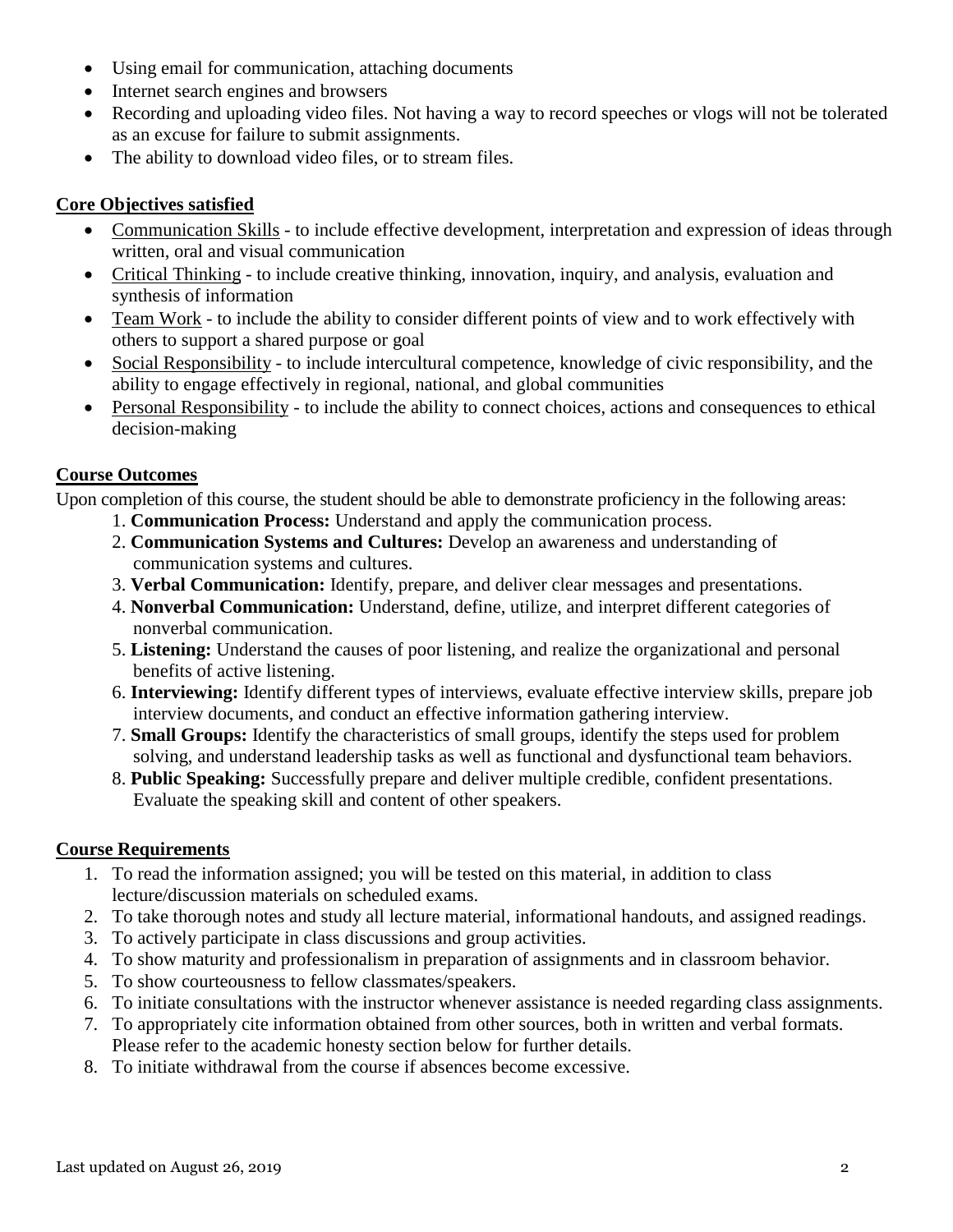## **Classroom Behavior Expectations**

Because this class needs to be a participatory community if students are to fulfill their potential for learning, people who disrupt the class by their words or actions disrupt that community. Rude, sarcastic, obscene, or disrespectful speech (written or verbal) and/or disruptive behavior have a negative impact on everyone's learning. This also includes disruptive electronics usage in class. When a person disrupts the class in these ways, the course instructor will remove the disruptive person from the class and/or will be given one warning after the disruptive behavior. If the student continues to disrupt our class, s/he will be dropped from the course.

### **Academic Honesty**

It is my expectation and the institution's that appropriate citation and documentation be given for materials and information obtained from other sources. Cases of plagiarism will be treated as will any case of academic dishonesty, with at least a failing grade for the assignment/examination. In addition, the student may be dropped from the course with a failing grade. See the SPC Student Handbook for more information.

#### **Course Organization**

This course is organized into weekly Modules. You can access the weekly units by clicking on the Modules Link on the Course Menu in Blackboard. Modules will contain a combination of reading assignments, lecture videos or screencasts, links to additional readings and/or video material, and other content that will help you understand the focus of that week. Additionally, there will be various assessments included in each module, such as quizzes, tests, learning activities, major assignments discussion boards and comments, video conferences, speeches, and peer and self-evaluations. Check the course schedule to see the specific assessments included in each module and specific due dates for each assessment.

You can access your grades on the Blackboard Course Menu (My Grades). Grades will be posted after the due date and after all assignments have been graded. Speech Grading Rubrics will be made available to you when speeches are assigned so that you can prepare for my assessment methods.

Your final grade will be determined as follows:

- To earn an A, you need 89.5%
- To earn a B, you need 79.5%
- To earn a C, you need 69.5%
- To earn a D, you need 59.5%
- If your percentage is 59.4 or less, you will earn an F

If you have questions about or are concerned about a specific grade you earned, you will need to email me or visit me in virtual or face-to-face office hours to discuss the grade. If you want to appeal a grade you earned on a specific assignment, you have one week after the grade has been posted in Blackboard to approach your instructor about your questions or concerns. After one week, I will consider the matter closed. When you approach me after viewing your grade, you are expected to have revisited the assignment or speech description, the grading rubric, and the feedback provided to you by me.

#### **Assignment Submissions**

You will submit many assignments through their designated submission link in Blackboard. You are required to title your assignment files in the following format: "lastname\_firstname\_assignmentname.doc".

#### **Grade Distribution**

| Test 1                                           | $10\% - 100$ points |   |
|--------------------------------------------------|---------------------|---|
| Test 2                                           | $10\% - 100$ points |   |
| Test 3                                           | $10\% - 100$ points |   |
| Job Descrip., Cover Letter/Resume 10%-100 points |                     |   |
| Last updated on August 26, 2019                  |                     | 3 |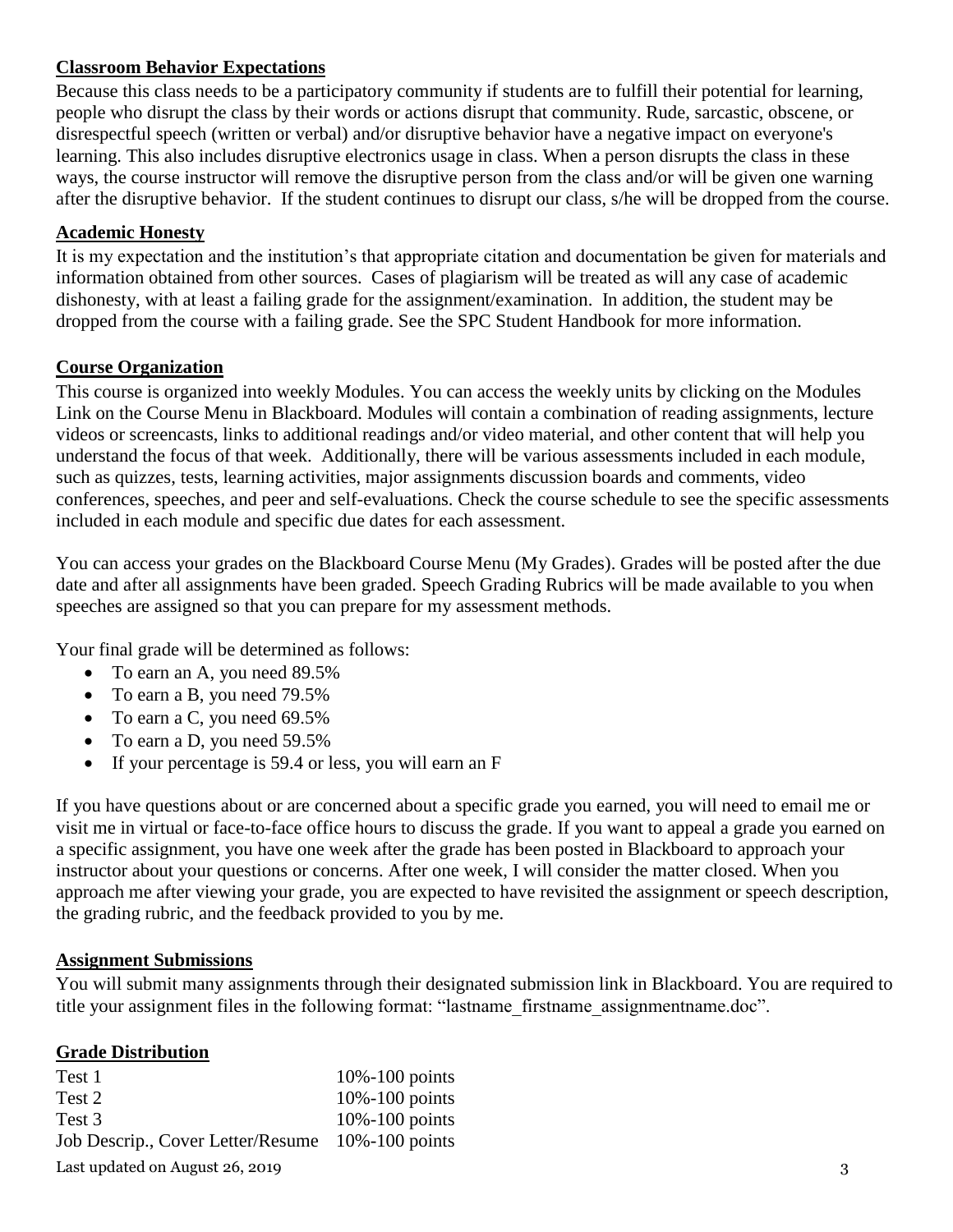Career Research Interview 10%-100 points Informative Presentation 10%-100 points Persuasive Presentation 10%-100 points Group Presentation 10%-100 points Quizzes 10%-all quiz scores averaged Participation 10%-all participation points averaged

## **Course Work**

- 1. Exams-There will be 3 major exams during the semester. Each exam covers the information preceding the exam. There are no cumulative exams.
- 2. Presentations-Completion of the presentations (speeches) is a requirement for passing this class. On your scheduled speech dates, you will be presenting various types of presentations. You must be an attentive audience member for other presentations given during your scheduled group time, and you must complete all speeches to pass this course. Points will be deducted from your presentation if you are late, and/or not an attentive and respectful audience member. The two individual speech assignments are explained in the Assignments section of Blackboard. Additional information can be found within the Modules sections for the correct chapters.
- 3. Participation-You will be asked to engage in discussions and to do learning activities throughout the semester. These assignments and discussion boards count as participation grades.
- 4. You will find all chapter quizzes within each module in Blackboard. You MUST take the quiz by the deadline.

## **Attendance & Late Work Policy**

Module quizzes, learning activities, discussions, vlogs/comments, speech uploads, and peer and self-evaluations are due by 11:59pm Central Standard Time on the due date listed on the Course Schedule. Late work will not be accepted. The only exception that will be made will be for extended illnesses or a death in the family. In such instances, you must submit verifiable and official documentation to your instructor (e.g., a doctor's note indicating an extended illness or extenuating circumstance). Technological issues are not an excuse for late work. Do your assignments, quizzes and speeches early to ensure you have time for any issues that might arise.

Face-to-face meetings are required since having a live audience is an important part of learning to give presentations. The only exception that will be made is in the event of a medical emergency. In such instances, you must submit verifiable and official documentation to your instructor (e.g., a doctor's note). If you are unable to commit to the video conferencing on the dates and times listed on the Course Schedule, you will need to drop the course.

Students who enroll in a course but have "Never Attended" by the official census date, as reported by the faculty member, will be administratively dropped by the Office of Admissions and Records. A student who does not meet the attendance requirements of a class as stated in the course syllabus and does not officially withdraw from that course by the official census date of the semester, may be administratively withdrawn from that course and receive a grade of "X" or "F" as determined by the instructor. Instructors are responsible for clearly stating their administrative drop policy in the course syllabus, and it is the student's responsibility to be aware of that policy.

It is the student's responsibility to verify administrative drops for excessive absences through MySPC using his or her student online account. If it is determined that a student is awarded financial aid for a class or classes in which the student never attended or participated, the financial aid award will be adjusted in accordance with the classes in which the student did attend/participate and the student will owe any balance resulting from the adjustment.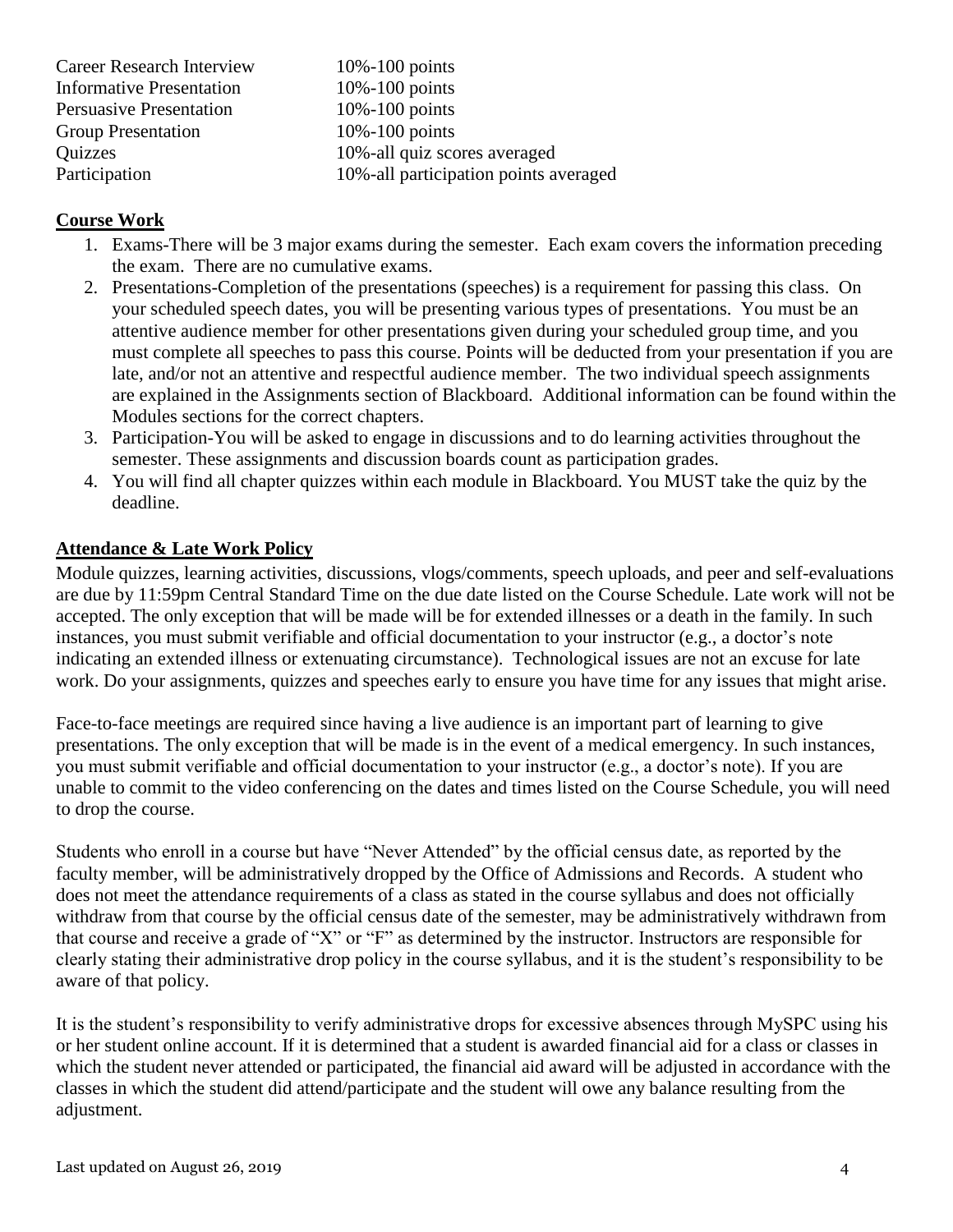The department abides by this policy and enforces the following guidelines established for SPCH 1321: For online sections, you MUST face to face meetings and complete online coursework. If you have 1 unexcused face to face absence, miss more than the equivalent of 2 weeks of online course completion, or fail to turn in 2 major assignments, you will be dropped from the course.

# **Professor Communication Expectations of the Student**

- You will be expected to log into the Blackboard course **daily** to be aware of possible announcements/reminders and to pace your progress in the course.
- Higher institutions recommend that students plan to spend 2-3 hours of outside study for every 1 hour of in class time. For a 3 credit-hour, face-to-face course that means a total time investment of 6-9 hours per week, or 90-135 hours per semester, in a 15-week course. Expectations for time investment are no less rigorous for online courses at SPC. According to this guideline, you should expect to invest 6-9 hours per week in this course, during a fall or spring semester; more in a summer course.
- Online course activities promote learning and the creation of a learning community, so they are encouraged and expected.
- Students are expected to maintain an online environment conducive to learning, which includes "netiquette" (Internet etiquette). Ensure that your e-mail messages, discussion board postings, and other electronic communications are thoughtful. Diverse opinions are welcome in this course, and you are expected to demonstrate an open mind and courtesy when responding to the thoughts and ideas of others.
- Civility in the Online Classroom (**the following are prohibited):** 
	- o making offensive remarks in e-mail or the discussion board,
	- o using inappropriate language or discussing inappropriate topics online,
	- o spamming,
	- o hacking,
	- o using SPC or Blackboard e-mail or discussion board for commercial purposes,
	- o using all caps (considered shouting in online communications), or
	- o cyber-bullying or online harassment of any type.
- Inappropriate behavior shall result in consequences ranging from a request to correct the problem, to removal from the course or even the university, depending on the severity of the behavior. Disciplinary actions will be taken according to the SPC Student Handbook.
- Note that students from other institutions are still bound by SPC policies in the course.

# **Course and Technical Help**

Please call or e-mail me if you have course-related questions. I am here to guide you through the course. Generally, I will try to respond to calls and e-mails within 24 hours during the week and 48 hours on the weekend.

Be aware that the Instructional Technology office and Blackboard both recommend using a browser other than Internet Explorer when using Blackboard.

Please realize that this is not a computer class, so our content is business and professional communication, not Windows or Word processing. I can answer any questions about the course content or assignments, but I will be no help with technical problems.

## **Blackboard Support**

For Blackboard support you make refer to the following resources:

- 1. When you log into Blackboard (BB), at the very top of the page, you will see a question mark icon with the word help next to it. Click on that icon.
- 2. You may also contact

Last updated on August 26, 2019 5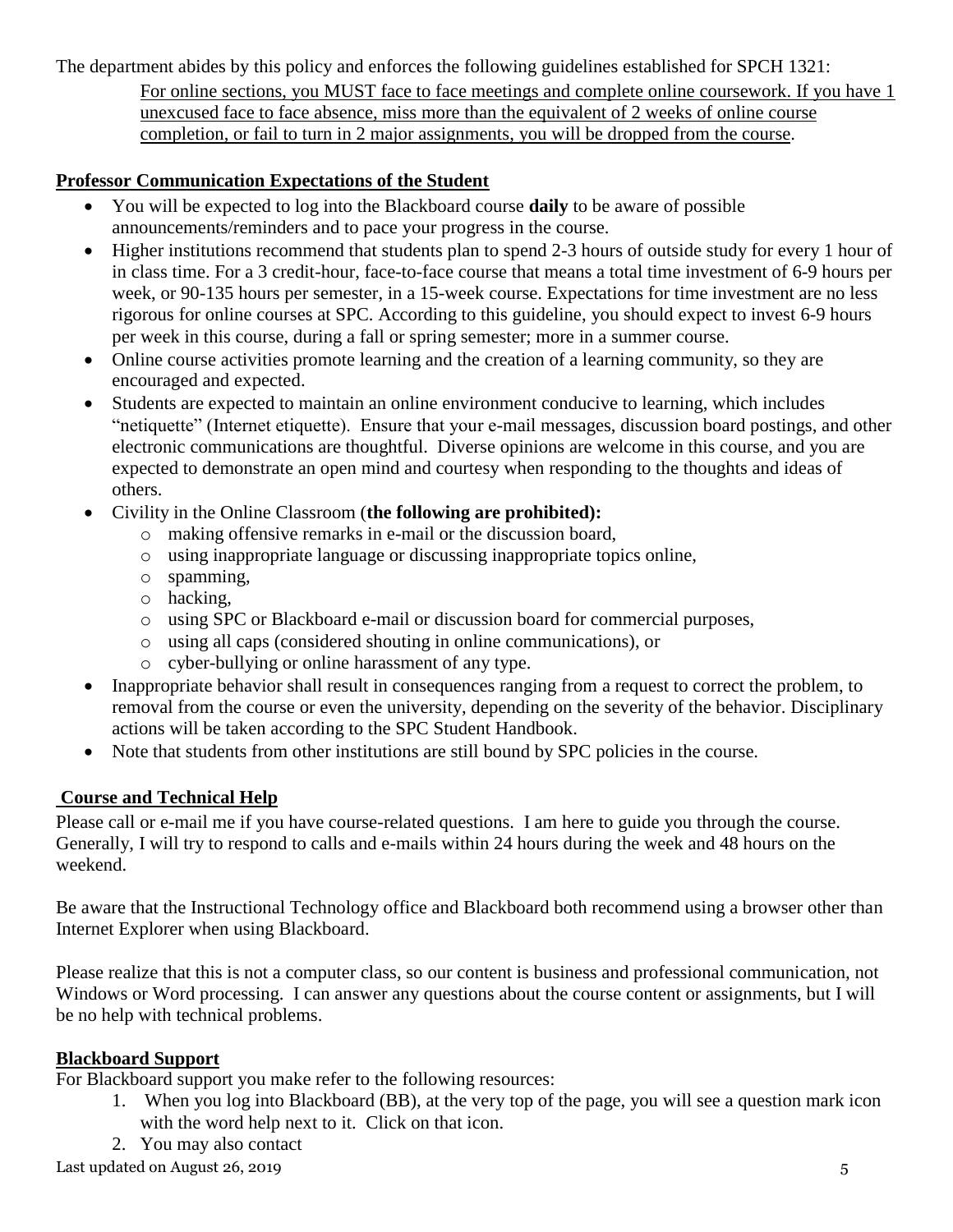Secretary to the Director of Instructional Technology Ext. 2180 Direct: 806-716-2180 [blackboard@southplainscollege.edu](mailto:jetucker@southplainscollege.edu)

#### **Diversity Statement**

In this class, the teacher will establish and support an environment that values and nurtures individual and group differences and encourages engagement and interaction. Understanding and respecting multiple experiences and perspectives will serve to challenge and stimulate all of us to learn about others, about the larger world and about ourselves. By promoting diversity and intellectual exchange, we will not only mirror society as it is, but also model society as it should and can be.

#### **ADA Statement**

Students with disabilities, including but not limited to physical, psychiatric, or learning disabilities, who wish to request accommodations in this class should notify the Disability Services Office early in the semester so that the appropriate arrangements may be made. In accordance with federal law, a student requesting accommodations must provide acceptable documentation of his/her disability to the Disability Services Office. For more information, call or visit the Disability Services Office at Levelland (Student Health & Wellness Office) 806-716-2577, Reese Center (Building 8) 806-716-4675, or Plainview Center (Main Office) 806-716- 4302 or 806-296-9611.

#### **Non-Discrimination Statement**

South Plains College does not discriminate on the basis of race, color, national origin, sex, disability or age in its programs and activities. The following person has been designated to handle inquiries regarding the nondiscrimination policies: Vice President for Student Affairs, South Plains College, 1401 College Avenue, Box 5, Levelland, TX 79336. Phone number 806-716-2360.

#### **Title IX Pregnancy Accommodations Statement**

If you are pregnant, or have given birth within six months, Under Title IX you have a right to reasonable accommodations to help continue your education. To activate accommodations you must submit a Title IX pregnancy accommodations request, along with specific medical documentation, to the Director of Health and Wellness. Once approved, notification will be sent to the student and instructors. It is the student's responsibility to work with the instructor to arrange accommodations. Contact Crystal Gilster, Director of Health and Wellness at 806-716-2362 or email [cgilster@southplainscollege.edu](mailto:cgilster@southplainscollege.edu) for assistance.

#### **Campus Concealed Carry**

South Plains College permits the lawful carry of concealed handguns in accordance with Texas state law, and Texas Senate Bill 11. Individuals possessing a valid License to Carry permit, or the formerly issued Concealed Handgun License, may carry a concealed handgun at all campus locations except for the excluded zones. For a complete list of campus carry exclusions zones by event, please visit <http://www.southplainscollege.edu/campuscarry.php>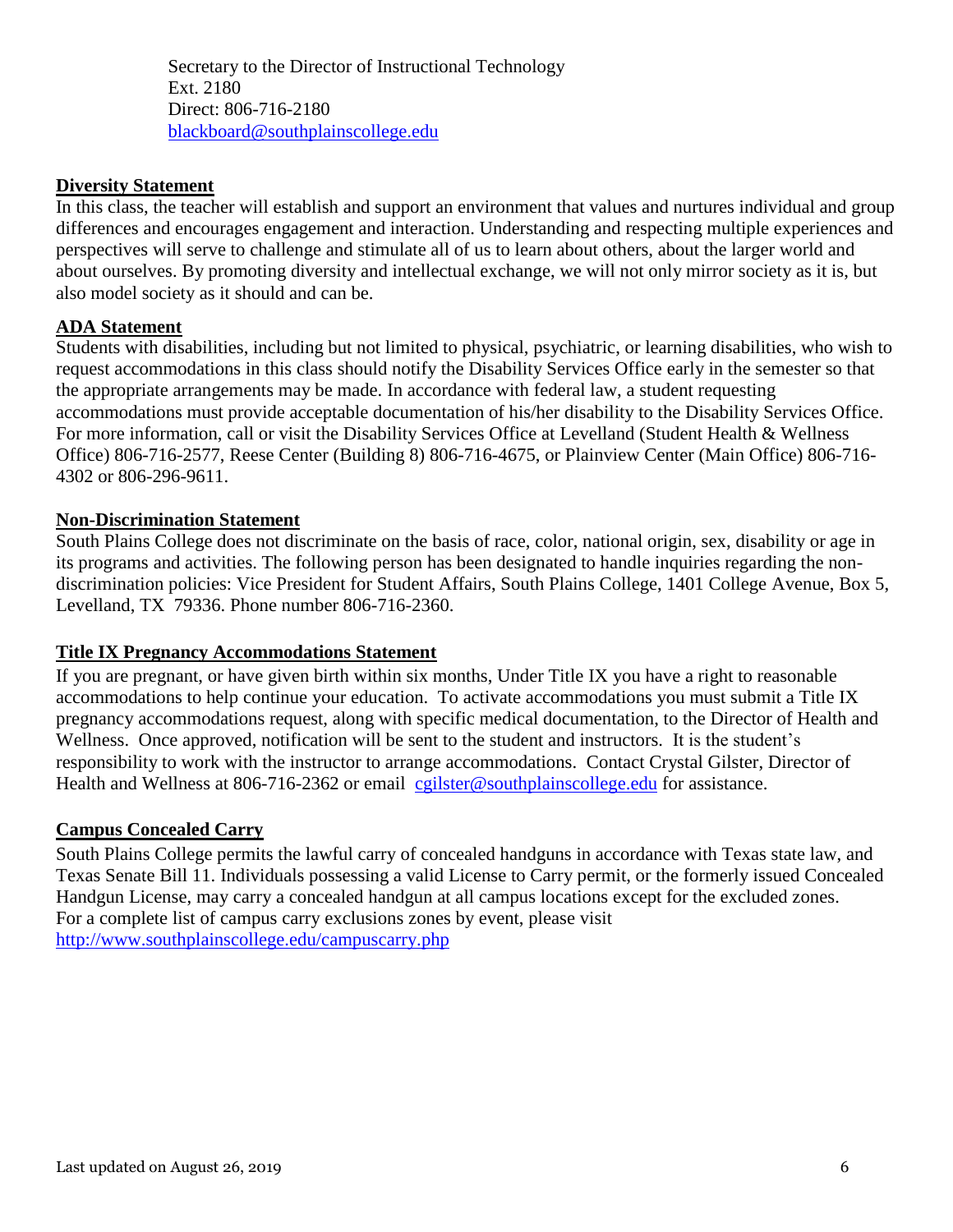# **Hybrid SPCH 1321 Business and Professional Communication**

Weekly Schedule Fall 2019

Rebecca Greene

rgreene@southplainscollege.edu

Phone: 806.716.2445

**Levelland Office**: CM 140 **Lubbock Center Office**: 125K **Office Hours Levelland: MW 10:45-11:45, 2:15-3:30** Friday, 9:30-12:30

**Course in-class meetings will be on Tuesday evenings from 6-8:50 pm at the Lubbock Center, room 123, on 9/3, 9/24, 10/15, 11/5, & 12/3.**

| Week &                   | <b>Class Week &amp; FTF Meetings</b>   | Assignments                                                 |
|--------------------------|----------------------------------------|-------------------------------------------------------------|
| dule                     | <b>Class week begins on Tuesdays</b>   | *Assignments may change occasionally. ALWAYS                |
|                          | (Due Dates: Mondays at 11:59 pm)       | check the Bb folder.*                                       |
| Week 1                   | Week start: August 27                  | <b>Getting Started</b>                                      |
| <b>Module 1: Getting</b> |                                        | <b>Email Contract</b>                                       |
| <b>Started</b>           |                                        | <b>Discussion</b>                                           |
|                          |                                        | Quiz                                                        |
|                          | Due Date: September 2                  | <b>Course Pre-Test</b>                                      |
| Week 2                   | Week start: September 3                | Read Chapter 1                                              |
| <b>Module 2:</b>         | <b>Face-to face (FTF) meeting</b>      | <b>Discussion</b>                                           |
|                          | -Course introduction                   | <b>Communication Analysis Assignment</b>                    |
|                          | Due Date: September 9                  | Quiz                                                        |
| Week 3                   | Week start: September 10               | Read Chapter 8 & Job Description, Resume & Cover Letter     |
| <b>Module 3:</b>         |                                        | Assignment                                                  |
|                          |                                        | Work on job description, cover letter and resume            |
|                          |                                        | Make or update your LinkedIn profile                        |
|                          | Due Date: September 16                 | Quiz                                                        |
| Week 4                   | Week start: September 17               | Read Chapter 7 & Career Research Interview Assignment       |
| Module 4                 |                                        | and Review PowerPoint notes                                 |
|                          |                                        | Work on job description, cover letter and resume            |
|                          |                                        | Prepare for group impromptus in FTF meeting next week       |
|                          |                                        | Quiz Ch 7                                                   |
|                          | Due Date: September 23                 | Quiz Career Research Interview Assignment & Notes           |
| Week 5                   | Week start: September 24               | Read Chapter 11 & Informative Presentation Assignment       |
| <b>Module 5:</b>         | <b>FTF meeting</b>                     | Watch the video about speech organization items             |
|                          | -Job descrip, resume, and cover letter | <b>Discussion</b>                                           |
|                          | due                                    | Post corporate crisis topic                                 |
|                          | -Group Impromptu Presentations         | Quiz                                                        |
|                          | -Source citations/Outline format ONLY  | Start researching/planning outline for Info CC presentation |
|                          | Due date: September 30                 | Test 1 due 9/30 by 11:59pm                                  |
| Week 6                   | Week start: October 1                  | Read Chapter 12 (partial-see Ch 12 folder on Bb)            |
| Module 6:                |                                        | <b>Review Oral Source Citations handout</b>                 |
|                          |                                        | Discussion                                                  |
|                          |                                        | Work on outline                                             |
|                          | Due date: October 7                    | Quiz                                                        |
| Week 7                   | <b>Week start: October 8</b>           | <b>Read Chapter 3</b>                                       |
| <b>Module 7</b>          |                                        | Turn in outline rough draft by 10/10 at 11:59pm             |
|                          |                                        | <b>Discussion</b>                                           |
|                          |                                        | Practice, practice, practice!                               |
|                          | Due date: October 14                   | Quiz                                                        |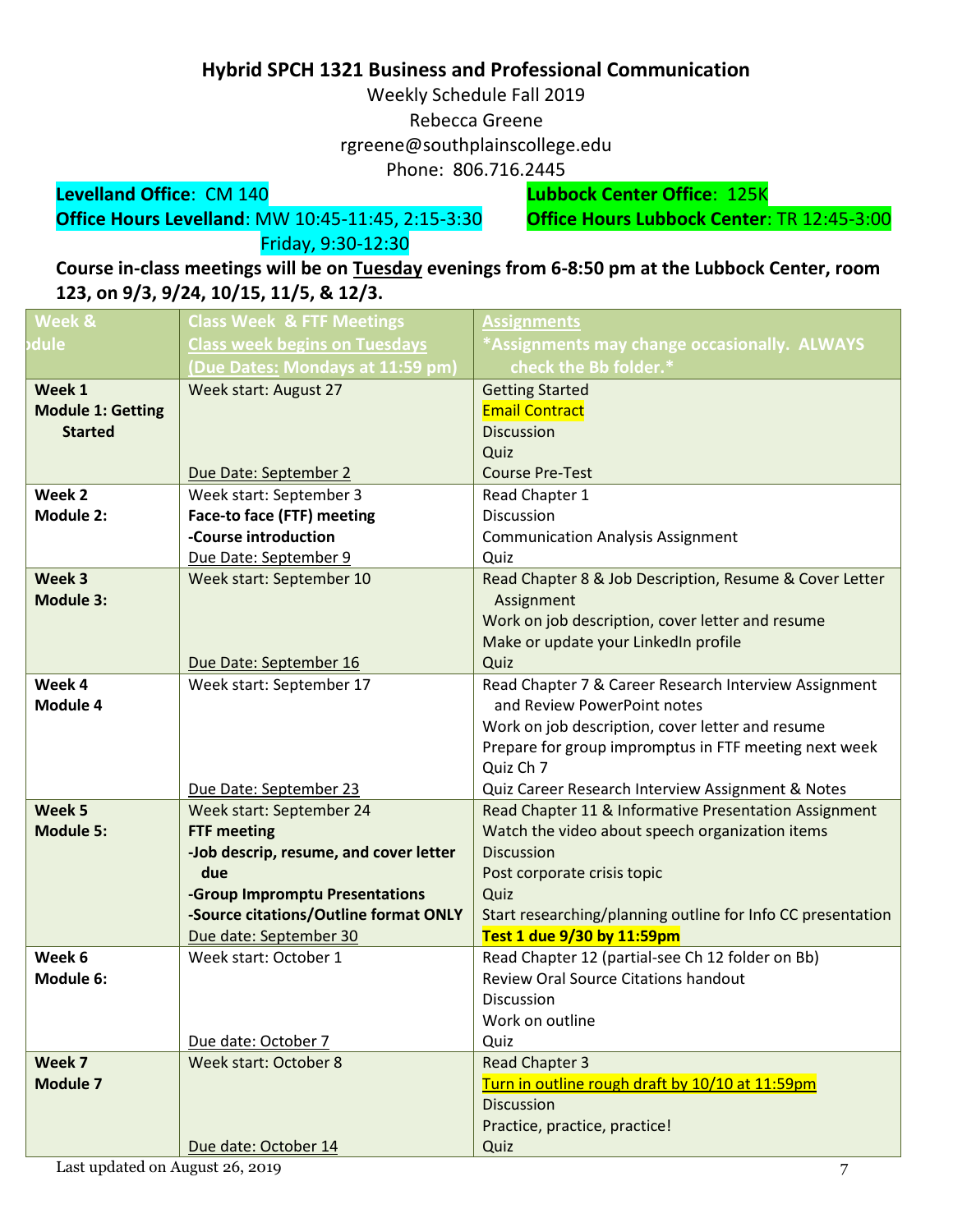| Week &               | <b>Class Week Begins on Tuesdays</b>         | <b>Assignments</b>                                               |
|----------------------|----------------------------------------------|------------------------------------------------------------------|
| <b>Module</b>        | (Due Date Mondays at 11:59 pm)               | *Assignments may change occasionally. ALWAYS                     |
|                      |                                              | check the BB folder.*                                            |
| Week 8               | October 15                                   | <b>Read Chapter 4</b>                                            |
| <b>Module 8</b>      | <b>FTF Meeting</b>                           | <b>Discussion</b>                                                |
|                      | <b>Corporate Crisis Presentations- bring</b> | <b>Informative Presentation Self Evaluation</b>                  |
|                      | printed outline, your note cards and a       | Quiz                                                             |
|                      | <b>PEN</b>                                   |                                                                  |
|                      | Due date: October 21                         |                                                                  |
| Week 9               | October 22                                   | Read Chapter 13                                                  |
| Module 9             |                                              | Persuasive Analysis Assignment                                   |
|                      | Due date: October 28                         | Test 2 due 10/28 by 11:59pm                                      |
| Week 10              | October 29                                   | Read Chapter 2 & article 12 Tactics to become more               |
| Module 10            |                                              | <b>Charismatic and Influential</b>                               |
|                      |                                              | <b>Bystander Intervention of Harassment</b>                      |
|                      | Due date: November 4                         | Quiz                                                             |
| Week 11              | November 5                                   | Read Chapter 5 & Persuasive Presentation Assignment              |
| Module 11            | <b>FTF Meeting</b>                           | Discussion                                                       |
|                      | <b>Group Impromptu Presentations</b>         | Post topic-product, service, or actionable idea                  |
|                      | <b>Discuss persuasive presentation</b>       | Quiz                                                             |
|                      | Due date: November 11                        |                                                                  |
| Week 12              | November12                                   | Read Chapter 6                                                   |
| <b>Module 12</b>     |                                              | <b>Discussion</b>                                                |
|                      |                                              | Work on persuasive outline                                       |
|                      | Due date: November 18                        | Quiz                                                             |
| Week 13              | November 19                                  | Read Chapter 9                                                   |
| Module 13            |                                              | Turn in full-sentence rough draft by Thursday, 11/21 at          |
|                      |                                              | 11:59 <sub>pm</sub>                                              |
| Week 14              | Due date: November 25<br>November 26         | Quiz                                                             |
|                      |                                              | Practice, practice, practice for your Persuasive<br>Presentation |
| Module 14            |                                              |                                                                  |
|                      | December 3                                   | <b>Happy Thanksgiving!!</b>                                      |
| Week 15<br>Module 15 | <b>FTF meeting</b>                           | Post test quiz<br>Persuasive self-evaluation                     |
|                      | <b>Persuasive Presentation</b>               | <b>Career Research Interview (IGI) 12/9</b>                      |
|                      |                                              |                                                                  |
| Week 16              | Due date: December 9<br>December 9-12        | Test 3 by due 12/11 at 11:59pm                                   |
|                      |                                              |                                                                  |
| <b>Finals Week</b>   | <b>Finals Week</b>                           |                                                                  |

#### **Important Notes**

- 1. **You MUST attend our face-to-face class times**. If you must miss a class face-to-face meeting, you must inform me in advance. If you miss a face-to-face meeting more than once without prior permission, you will be dropped from the course.
- 2. Do NOT wait until an hour before the first quiz deadline to find out if Blackboard works correctly for you. Get on Blackboard and try navigating around to make sure that items display correctly. Call 716-2180 for Blackboard help. If you wait until the last minute and have a technical difficulty, I will not change the deadline for you.
- 3. If you do not hand in an assignment by the due date, 10 percentage points will be deducted for each day (including weekends) it is late. So, it is best to email me the assignment as soon as it is complete.

4. Students, check your SPC email often, or forward it to the email address you check regularly.

Last updated on August 26, 2019 8